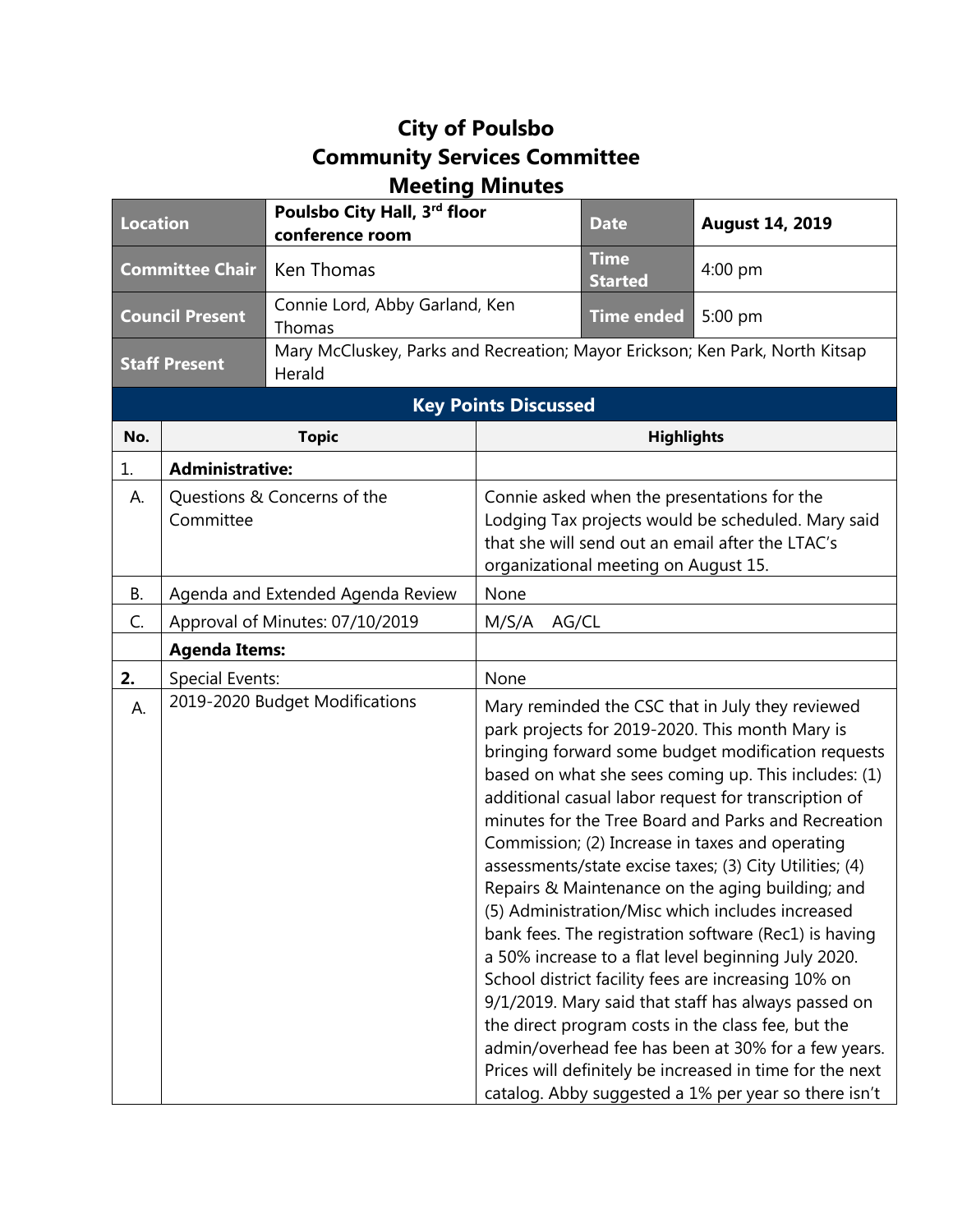|           |                                                | a big hit in one year.                                                                                                                                                                                                                                                                                                                                                                                                                                                                                                                                                                                     |
|-----------|------------------------------------------------|------------------------------------------------------------------------------------------------------------------------------------------------------------------------------------------------------------------------------------------------------------------------------------------------------------------------------------------------------------------------------------------------------------------------------------------------------------------------------------------------------------------------------------------------------------------------------------------------------------|
|           |                                                | Becky said that she is telling all departments no<br>budget increases in 2020 - unless it is non-<br>discretionary. The cash flow is not there in 2019 or<br>2020. Building starts have slowed for now.                                                                                                                                                                                                                                                                                                                                                                                                    |
| <b>B.</b> | <b>Potential Trails</b>                        | The Mayor would like to use volunteers to create<br>urban pathways around the city in order to create<br>pedestrian access points. Most of these require<br>recreational easements from private property<br>owners. She hopes to get them done in the next two<br>years. Here are the ideas that she presented:<br>#1-Storm vault in Caldart Heights to 10 <sup>th</sup> Avenue. A<br>natural amphitheater.                                                                                                                                                                                                |
|           |                                                | #2 -sewer easement from Lincoln to Caldart that she<br>is calling the Lincoln Pathway.                                                                                                                                                                                                                                                                                                                                                                                                                                                                                                                     |
|           |                                                | #3 - 7 <sup>th</sup> Avenue to 4 <sup>th</sup> Avenue and Torval Canyon.<br>Housing Kitsap owns the parcel at the top.                                                                                                                                                                                                                                                                                                                                                                                                                                                                                     |
|           |                                                | #4-Kiwanis Park to 1 <sup>st</sup> Avenue.                                                                                                                                                                                                                                                                                                                                                                                                                                                                                                                                                                 |
|           |                                                | #5-WSDOT mitigation site - The "305 Greenway". 14<br>acres next to Kiwanis Park that will allow pedestrians<br>to cross Hwy 305.                                                                                                                                                                                                                                                                                                                                                                                                                                                                           |
|           |                                                | #6-Vista Pathway in College Marketplace.                                                                                                                                                                                                                                                                                                                                                                                                                                                                                                                                                                   |
|           |                                                | Mary reminded the Council members that in July she<br>presented a new CIP project for trails (\$50,000).                                                                                                                                                                                                                                                                                                                                                                                                                                                                                                   |
| C.        | Public Facilities District - project<br>update | Mary reported that at the PFD's July 29 meeting the<br>PFD board ranked projects and the PERC ranked #2<br>of 7. The PFD bond counsel is estimating around<br>\$15m will be available for bonding. The Mayor and<br>staff is hoping that Poulsbo can get money for a<br>feasibility study for the PERC facility. It would involve<br>a stakeholders group discussing if the facility is truly<br>desired in the city, YMCA involvement, the possible<br>creation of a Park District, programming, how to pay<br>for it, and more. This would be a phased project<br>including Planning/Design/Construction |
| D.        | 2020 Lodging Tax projects - update             | Mary reported that there were 11 requests totaling<br>\$306,700. The first meeting of the LTAC is August 15;<br>with presentations by organizations on Sept. 4.                                                                                                                                                                                                                                                                                                                                                                                                                                            |
| 3.        | <b>Department Head Reports</b>                 |                                                                                                                                                                                                                                                                                                                                                                                                                                                                                                                                                                                                            |
| А.        | Park Project Updates                           | Mary reported that 3 new playgrounds are on order::                                                                                                                                                                                                                                                                                                                                                                                                                                                                                                                                                        |